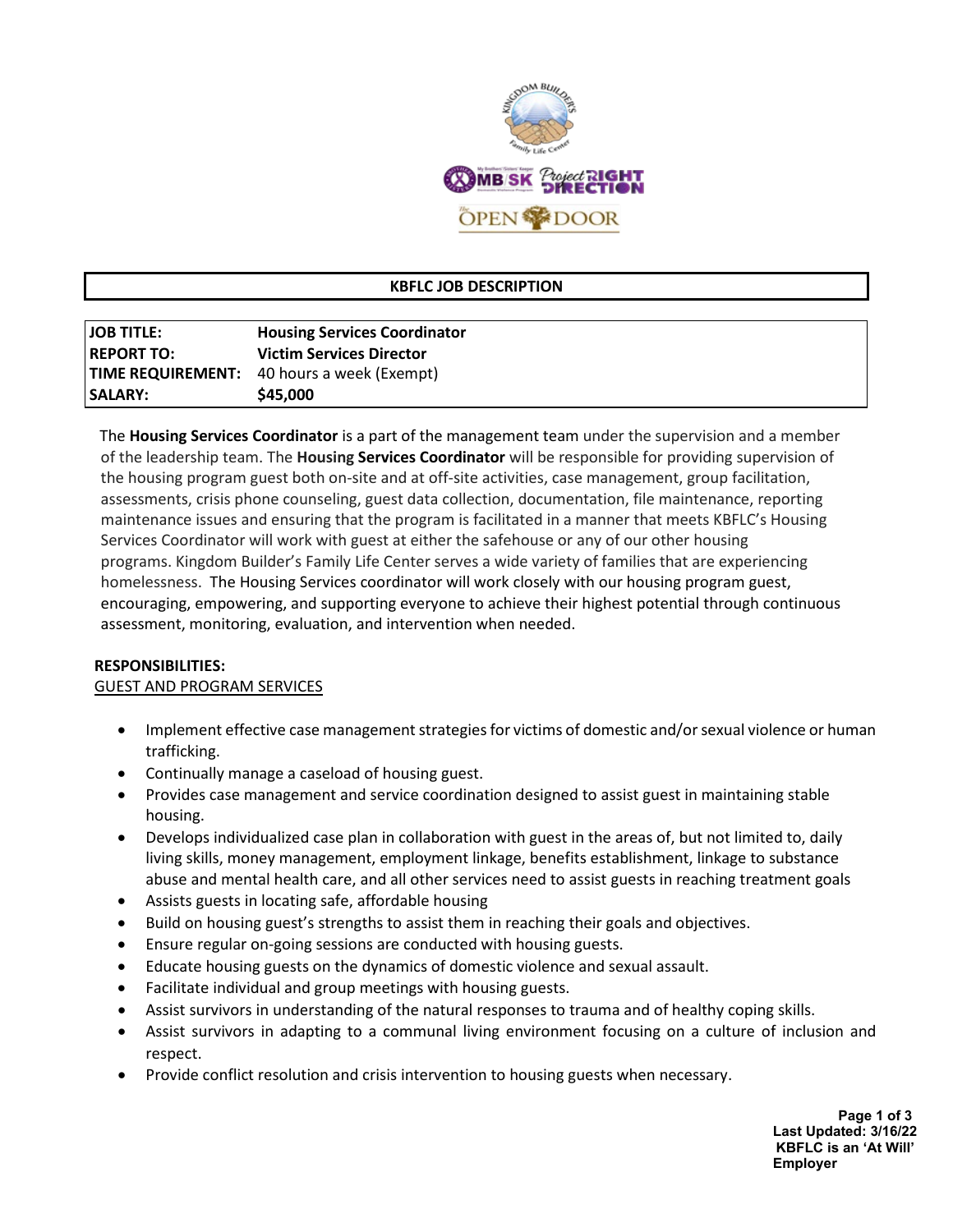- Conduct intakes, complete paperwork, enter data.
- Work closely with program staff to ensure optimized access to resources.
- Facilitate housing guests Advisory Board meetings.
- Work with crisis and support line staff to enhance housing screenings.
- Formulate housing guest's referral letters.
- Provide transportation to housing guests when required.
- Participate in housing guests field trips.
- Assist in training and mentoring residential program volunteers and interns.
- Provide program and agency overviews to community members as requested.
- Compile/complete grant reporting reports as assigned.
- Clean and prepare housing guests rooms upon discharge.
- Participate in general housing maintenance and cleaning including light to heavy housekeeping as needed.
- Serves as a guest advocate with third parties as needed
- Other duties assigned by the chief Executive Officer

### **RECORD KEEPING**

- Provide statistical information and reports on all assigned cases.
- Maintain accurate documentation on every contact with the guest.
- Maintain guest files and ensure that all appropriate documentation is represented in each file

### **Documentation**

- Accurately document all services including assessments, case notes, service plans and specific services received by guests in HMIS.
- Collect and maintain accurate data on an ongoing basis.
- Document relevant and significant events that occur during the shift in the Communication Log.
- Maintain clear and effective communication with other staff regarding guests.
- Work to ensure guest confidentiality.

### **Intakes & Assessments**

- Complete thorough intakes in a manner that begins to establish comfort and trusting relationships
- Assess the level of need and intent of guests and make recommendations regarding participant's involvement.
- Establish plans with guests, ensure follow through, and make appropriate referrals.

# **CULTURAL INCLUSIVITY**

- Prevent, identify, and remove discriminatory barriers in services provided.
- Recognize that we all hold attitudes and beliefs that can detrimentally influence our perceptions of and interactions with others.
- Recognize the importance of multicultural sensitivity, responsiveness to, knowledge of, and understanding about diversity.
- Apply the principles of multiculturalism and diversity in training and staff development.
- Apply culturally appropriate skills in all interactions with guests, staff, volunteers, partner agencies, and other community members.
- Use organizational change processes to support culturally informed policies and procedures.
- Deliver services in a manner that is respectful and sensitive to the guest's cultural experience.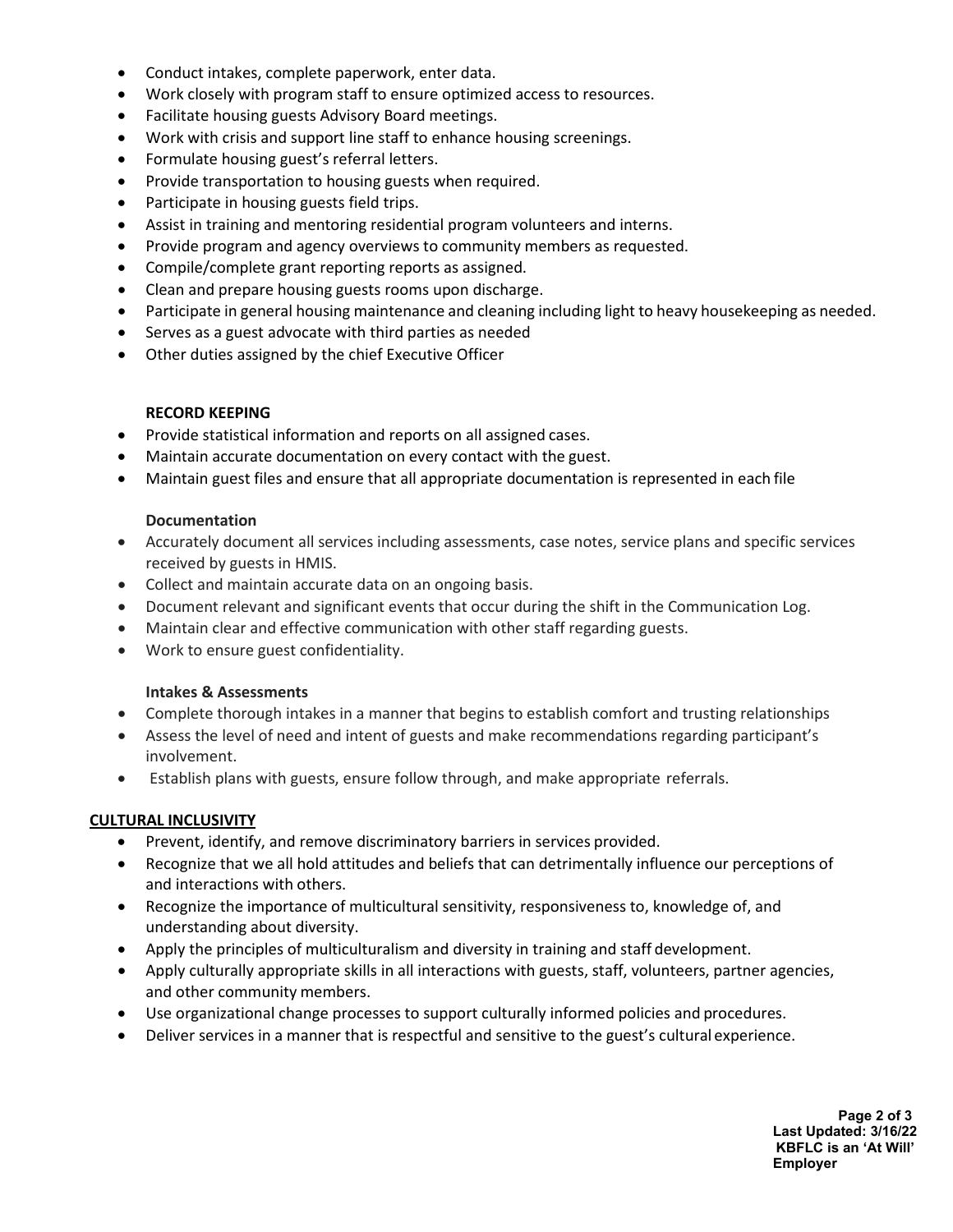#### **OTHER**

- Commit to KBFLC's organizational mission, vision, and operating philosophy of Trauma InformedCare.
- Support program guests in the management of their children's behavior when necessary.
- Understand, support, and implement organizational initiatives and strategic plans.
- Attend all staff meetings and trainings as required.

### **QUALIFICATIONS AND REQUIREMENTS:**

To perform this job successfully, an individual must be able to perform each essential duty satisfactorily. The requirements listed below represent the knowledge, skill, and ability required for this position. Reasonable accommodations can be made to enable individuals with disabilities to perform these essential functions.

- Experience providing social service to families and people who are victims of crime.
- Must be willing to complete and able to pass background and child abuse and neglect history checks.
- Pre-employment physical and drug test if selected for position.
- Experience developing and conducting life skills or educational classes to adults and children is preferred.
- Excellent organization, communication (verbal and written), problem solving, listening, and interpersonal skills.
- Able to give attention to detail while being able to see the big picture.
- Displays a positive attitude, works well with others, and accepts direction well.
- Able to work well in stressful and emotionally taxing circumstances and engage in effective self-care.